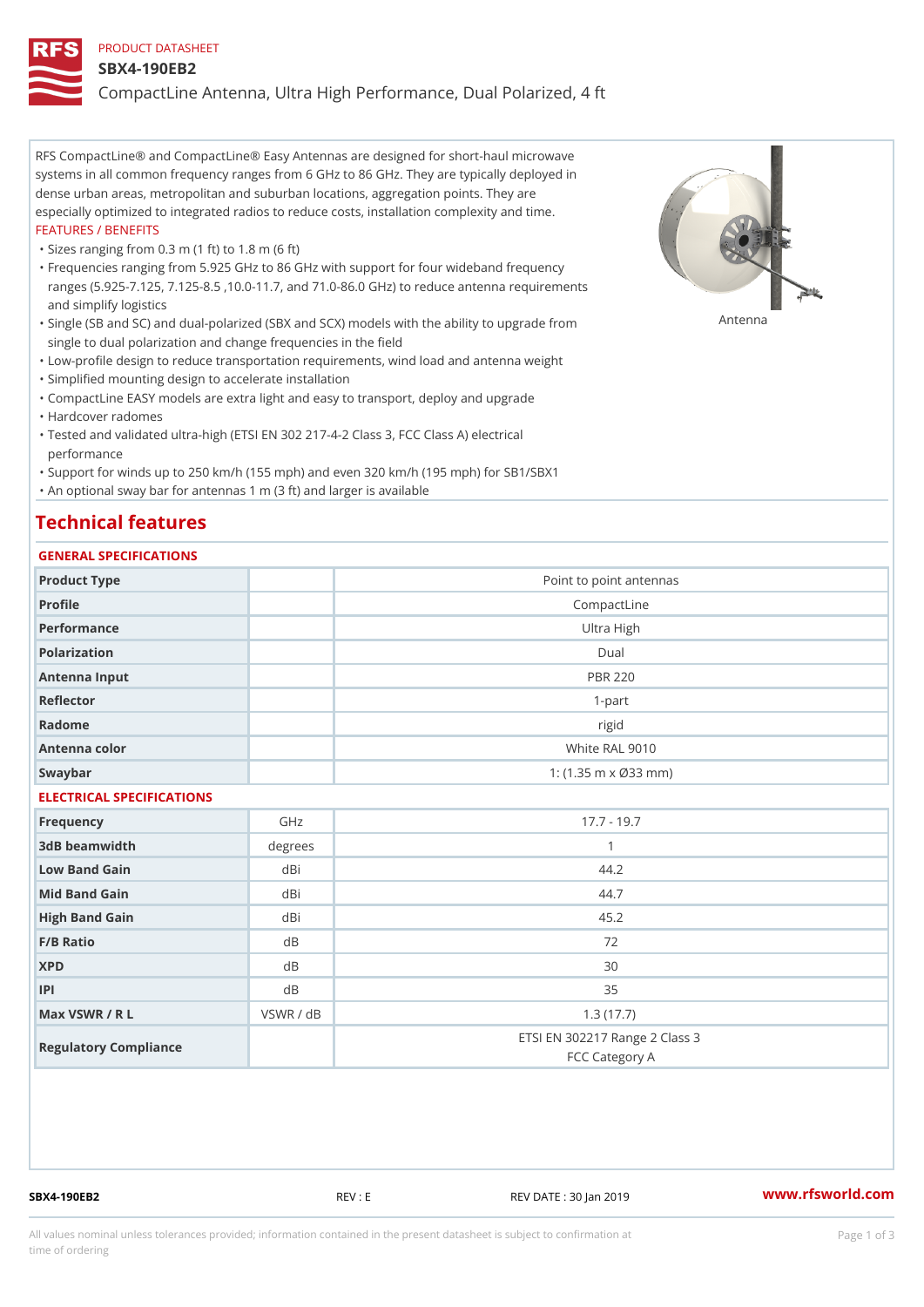## PRODUCT DATASHEET

## SBX4-190EB2

CompactLine Antenna, Ultra High Performance, Dual Polarized, 4 ft

| MECHANICAL SPECIFICATIONS                           |              |              |                                                   |
|-----------------------------------------------------|--------------|--------------|---------------------------------------------------|
| Diameter                                            |              | ft $(m)$     | 4(1.2)                                            |
| Elevation Adjustment                                |              | degrees      | ± 15                                              |
| Azimuth Adjustment                                  |              | degrees      | ± 15                                              |
| Polarization Adjustment                             |              | degrees      | Dual                                              |
| Mounting Pipe Diameter<br>minimum                   |              | $mm$ (in)    | 114(4.5)                                          |
| Mounting Pipe Diameter<br>maximum                   |              | $mm$ (in)    | 114(4.5)                                          |
| Approximate Weight                                  |              | kg (lb)      | 30(66)                                            |
| Survival Windspeed                                  |              | $km/h$ (mph) | 252 (155)                                         |
| Operational Windspeed                               |              | $km/h$ (mph) | 252 (155)                                         |
| <b>STRUCTURE</b>                                    |              |              |                                                   |
| Radome Material                                     |              |              | rigid                                             |
| FURTHER ACCESSORIES                                 |              |              |                                                   |
| optional Swaybar                                    |              |              | 1: SMA-SK-4 (1.35 m x Ø33 mm)                     |
| Further Accessories                                 |              |              | SMA-SKO-UNIVERSAL : Universal sway bar fixation l |
| MOUNTOUTLINE                                        |              |              |                                                   |
| $Dimension_A$                                       | m m<br>(in)  |              | 1262(49.7)                                        |
| $Dimension_B$                                       | m m<br>(i n) |              | 608 (23.9)                                        |
| $Dimension_C$                                       | m m<br>(i n) |              | 270 (10.6)                                        |
| $Dim_D -$<br>$114$ m m $(4.5$ _ ir $)$ $R$ ii p $e$ | m m          |              | 358 (14.1)                                        |
| $Dimension$ = E                                     | m m<br>(in)  |              | 59(2.3)                                           |
| $Dimension_F$                                       | m m<br>(in)  |              | 230(9.1)                                          |
| $Dimenision_G$                                      | m m<br>(in)  |              | 186(7.3)                                          |

SBX4-190EB2 REV : E REV DATE : 30 Jan 2019 WWW.rfsworld.com